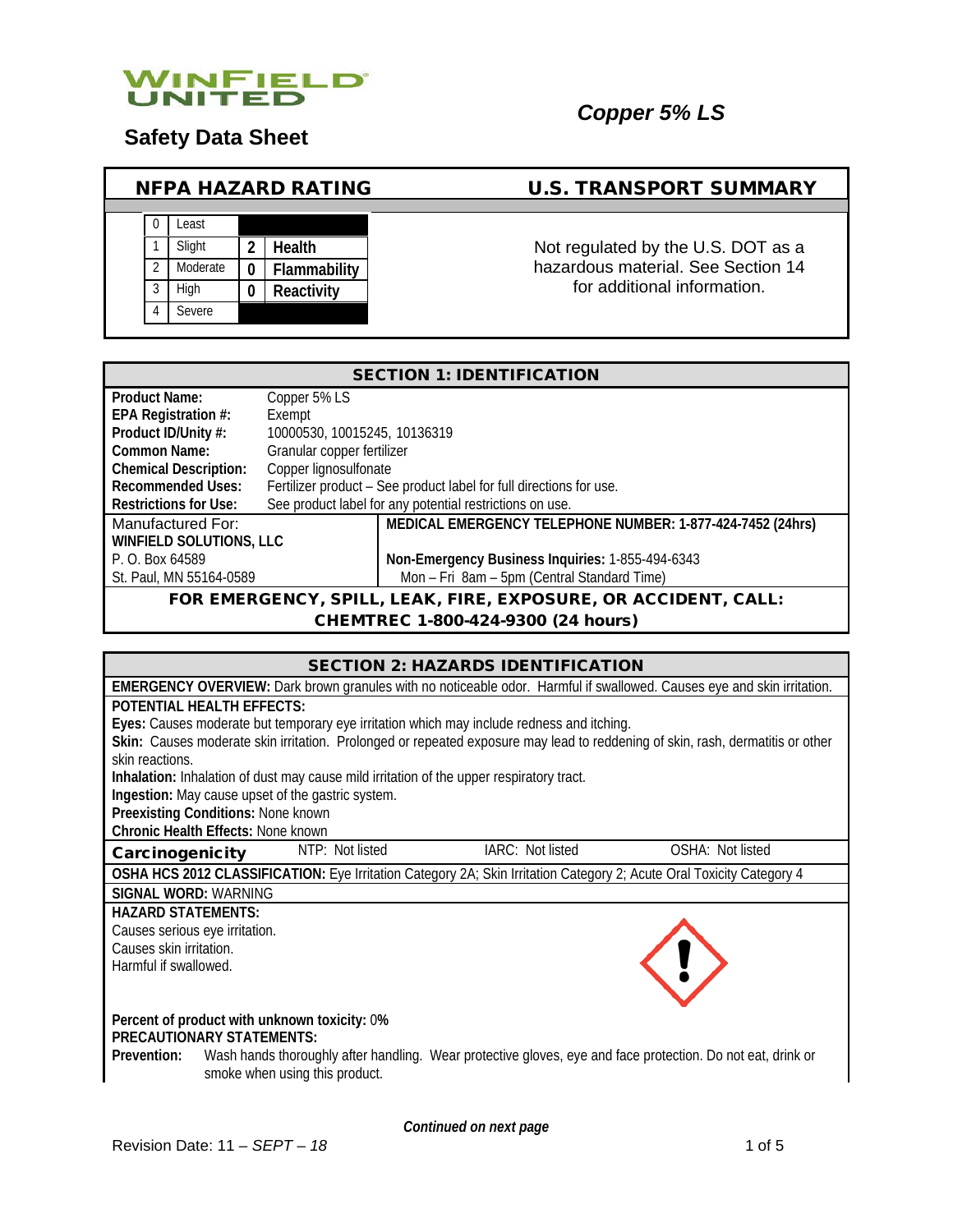| Response: | If in eyes: Rinse cautiously with water for 15 minutes. Remove contact lenses, if present and easy to do.           |  |  |
|-----------|---------------------------------------------------------------------------------------------------------------------|--|--|
|           | Continue rinsing. If eye irritation persists: Get medical attention. If on skin: Wash with plenty of water. If skin |  |  |
|           | irritation occurs: Get medical attention. Take off contaminated clothing and wash before reuse.                     |  |  |
|           | If Swallowed: Immediately call a poison control center (1-877-424-7452) or doctor for treatment advice. Rinse       |  |  |
|           | mouth.                                                                                                              |  |  |
| Storage:  | See Section 7 for storage information.                                                                              |  |  |
| Disposal: | Dispose of contents/container in accordance with Federal, state and local regulations.                              |  |  |

| <b>SECTION 3: COMPOSITION/INFORMATION ON INGREDIENTS</b>                                                                                        |                 |               |  |
|-------------------------------------------------------------------------------------------------------------------------------------------------|-----------------|---------------|--|
| Ingredient                                                                                                                                      | $%$ (wt)        | CAS Reg. #    |  |
| Copper lignosulfonate                                                                                                                           | $0 - 19.5%$     | 61827-83-6    |  |
| Copper humate                                                                                                                                   | $0 - 17.5%$     | Not available |  |
| Ammonium sulfate                                                                                                                                | $24.0 - 27.0\%$ | 7783-20-2     |  |
|                                                                                                                                                 |                 |               |  |
| *Ingredients not specifically listed are non-hazardous and are considered to be confidential business information under 29 CFR<br>1910.1200(i). |                 |               |  |
| $\sim$ $\sim$ $\sim$                                                                                                                            |                 |               |  |

See Section 8 for exposure limits.

|             | <b>SECTION 4: FIRST AID MEASURES</b>                                                                                                                                                                                                            |
|-------------|-------------------------------------------------------------------------------------------------------------------------------------------------------------------------------------------------------------------------------------------------|
| Inhalation: | Remove person from contaminated area to fresh air and assist breathing as needed. Seek medical attention                                                                                                                                        |
| Ingestion:  | if irritation occurs.<br>Seek medical attention or call a poison control center immediately for treatment advice. Do not induce<br>vomiting unless instructed to do so by a poison control center or doctor. Do not give anything by mouth to   |
| Eyes:       | an unconscious person.<br>Flush eyes with clean water for at least 15 minutes. Lift eyelids to facilitate irrigation. If present, remove<br>contact lenses after 5 minutes and continue rinsing. Seek medical attention if irritation persists. |
| Skin:       | Remove contaminated clothing and wash before re-using. Flush skin with water and then wash with soap<br>and water. Seek medical attention if irritation persists.                                                                               |

## SECTION 5: FIRE FIGHTING MEASURES

**Suitable Extinguishing Media:** Water fog, foam, dry chemical, carbon dioxide (CO2), water spray **Special Fire Fighting Procedures:** Wear NIOSH/MSHA approved self-contained breathing apparatus and full bunker gear. Dike area to prevent runoff and contamination of water sources. Dispose of fire control water later. Avoid breathing vapors; keep upwind.

**Hazardous Combustion Products:** Oxides of sulfur and other toxic gases, such as ammonia, may be formed in a fire situation. Carbon monoxide and other asphyxiates may form as well. **Unusual Fire and Explosion Hazards:** None known

## SECTION 6: ACCIDENTAL RELEASE MEASURES

**Personal Precautions:** Refer to Section 8 for personal protective equipment to be worn during containment and clean-up of a spill involving this product.

**Environmental Precautions:** Keep spilled product and any rinse water from entering sewers or waterways.

**Methods for Containment:** Contain spilled product by sweeping up if a small spill or by diking area with sand or earth if a large spill.

**Methods for Clean-up:** Vacuum, scoop or sweep up material and place in a container for disposal. If product is

uncontaminated, spilled material may be applied at the rate recommended on the label. Never return spills to original containers for re-use. After removal of spilled product, flush contaminated area thoroughly with water.

**Other Information:** None known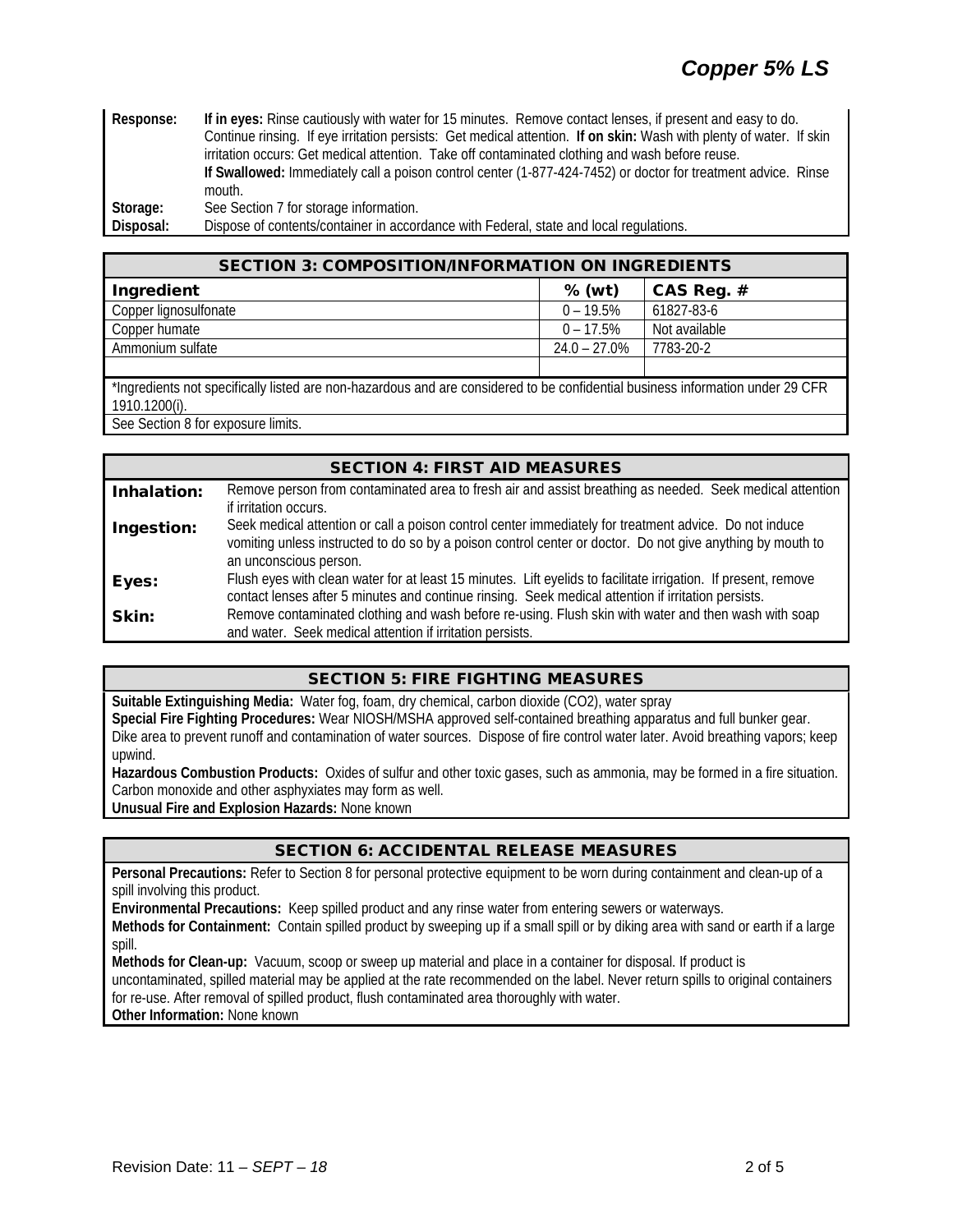### SECTION 7: HANDLING AND STORAGE

**Handling:** Avoid breathing dust. Use only outdoors or in a well-ventilated area. Immediately clean up spills that occur during handling. Keep containers closed when not in use. Practice good hygiene after using this material, especially before eating, drinking, smoking, using the toilet, or applying cosmetics.

**Storage:** Store in a cool, dry area away from children, feed and food products. Store away from incompatible materials. Protect packaging from physical damage. Protect from exposure to fire conditions.

**Minimum Storage Temperature:** Not applicable

**Other Precautions:** Consult Federal, state and local laws and regulations pertaining to storage.

#### SECTION 8: EXPOSURE CONTROLS/PERSONAL PROTECTION

| <b>Exposure Guidelines</b>                                                                                                                                                                                                                |                                               |                 |           |  |
|-------------------------------------------------------------------------------------------------------------------------------------------------------------------------------------------------------------------------------------------|-----------------------------------------------|-----------------|-----------|--|
| Component:                                                                                                                                                                                                                                | <b>OSHA PEL</b>                               | <b>ACGIHTLV</b> | NIOSH REL |  |
| Particulates not otherwise classified                                                                                                                                                                                                     | 15 mg/m3 (total dust)<br>5 mg/m3 (respirable) |                 |           |  |
| Copper dusts & mists (as Cu)                                                                                                                                                                                                              | 1 mg/m $3$                                    | 1 $mq/m3$       | 1 $mq/m3$ |  |
|                                                                                                                                                                                                                                           |                                               |                 |           |  |
| Respiratory Protection: If dust concentration exceeds permissible levels, wear NIOSH approved air-purifying respirator with<br>cartridges/canisters approved for general particulates.                                                    |                                               |                 |           |  |
| <b>Engineering Controls:</b><br>Local Exhaust: Provide general or local exhaust ventilation systems to maintain airborne<br>concentrations below OSHA PELs or other specified exposure limits. Local exhaust ventilation is<br>preferred. |                                               |                 |           |  |
| Protective Gloves: Wear chemically protective gloves to prevent exposure to skin.                                                                                                                                                         |                                               |                 |           |  |
| Eye Protection: Wear chemical goggles or safety glasses and full face shield. Contact lenses are not eye protective devices.                                                                                                              |                                               |                 |           |  |
| An emergency eyewash or water supply should be readily available to the work area.                                                                                                                                                        |                                               |                 |           |  |
| Other Protective Clothing or Equipment: Wear long-sleeve shirt, long pants and shoes plus socks to prevent skin contact.                                                                                                                  |                                               |                 |           |  |
| Work/Hygienic Practices: Never eat, drink, nor use tobacco in work areas. Practice good hygiene after using this material,                                                                                                                |                                               |                 |           |  |

especially before eating, drinking, smoking, using the toilet, or applying cosmetics.

#### SECTION 9: PHYSICAL AND CHEMICAL PROPERTIES

| <b>Physical State:</b>      | Solid                       | Specific Gravity (H <sub>2</sub> O=1): | <1.0            |
|-----------------------------|-----------------------------|----------------------------------------|-----------------|
| Vapor Pressure (mm Hg):     | Not determined              | <b>Bulk Density:</b>                   | 52 - 53 lbs/ft3 |
| Vapor Density (Air=1):      | Not applicable              | <b>Melting Point/Freezing Point:</b>   | Not determined  |
| Solubility in Water (wt %): | 54%                         | <b>Boiling Point/Range:</b>            | Not determined  |
| Viscosity:                  | Not applicable              | pH:                                    | Not determined  |
| Appearance and odor:        | Dark brown granules with no | Flash Point:                           | Non-combustible |
|                             | noticeable odor             |                                        |                 |

## SECTION 10: STABILITY AND REACTIVITY

**Reactivity:** None known

**Chemical Stability:** Product is stable at ambient temperature and pressure, under normal storage and handling conditions. **Possibility of Hazardous Reactions:** Will not occur.

**Conditions to Avoid:** Avoid excessive heat and/or damp areas.

**Incompatible Materials:** Strong acids and bases

**Hazardous Decomposition Products:** Oxides of sulfur and other toxic gases, such as ammonia, may be formed in a fire situation. Carbon monoxide and other asphyxiates may form as well.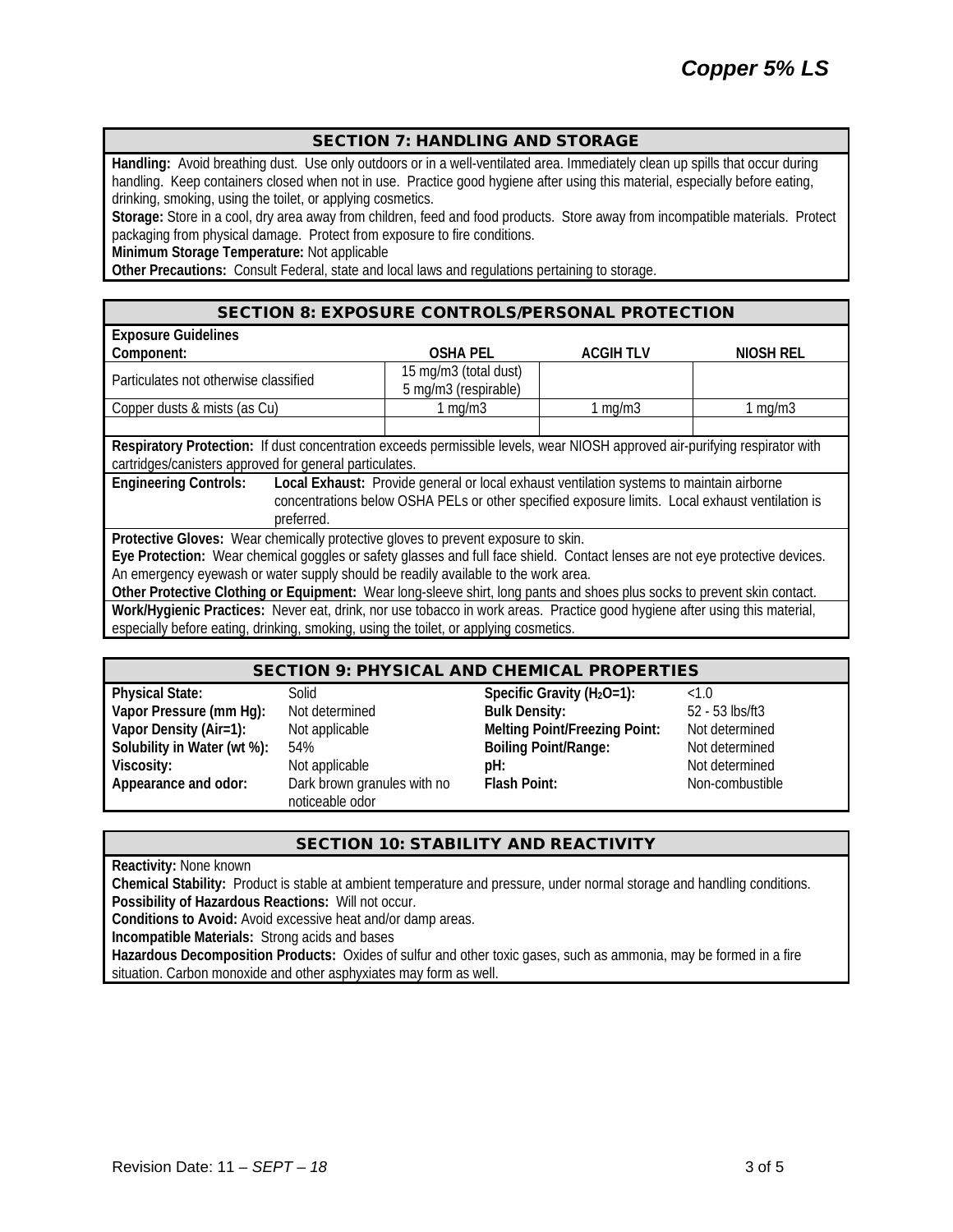#### SECTION 11: TOXICOLOGICAL INFORMATION

| <b>ACUTE TOXICITY</b>                                                                                                          |                                                                                                                                |  |  |
|--------------------------------------------------------------------------------------------------------------------------------|--------------------------------------------------------------------------------------------------------------------------------|--|--|
| Eye Effects:                                                                                                                   | Causes moderate but temporary eye irritation.                                                                                  |  |  |
| <b>Skin Effects:</b>                                                                                                           | Estimated LD50 > 2,000 mg/kg; Contact causes skin irritation.                                                                  |  |  |
| <b>Acute Inhalation Effects:</b>                                                                                               | Estimated LC50 is not available, however based upon component data it is unlikely that this<br>product is toxic by inhalation. |  |  |
| <b>Acute Oral Effects:</b>                                                                                                     | Estimated LD50 = $1,318$ mg/kg                                                                                                 |  |  |
| Specific Target Organ                                                                                                          | None known                                                                                                                     |  |  |
| Toxicity:                                                                                                                      |                                                                                                                                |  |  |
| <b>CHRONIC TOXICITY</b>                                                                                                        |                                                                                                                                |  |  |
| <b>Chronic Effects:</b>                                                                                                        | None known                                                                                                                     |  |  |
| Carcinogenicity:                                                                                                               | No component is anticipated to have carcinogenic effects.                                                                      |  |  |
| Mutagenicity:                                                                                                                  | No component is anticipated to have mutagenic effects.                                                                         |  |  |
| Teratogenicity:                                                                                                                | No component is anticipated to have teratogenic effects.                                                                       |  |  |
| <b>Reproductive Toxicity:</b>                                                                                                  | No component is anticipated to have effects on the reproductive system.                                                        |  |  |
| <b>POTENTIAL HEALTH EFFECTS:</b>                                                                                               |                                                                                                                                |  |  |
| Eyes: Causes moderate but temporary eye irritation which may include redness and itching.                                      |                                                                                                                                |  |  |
| Skin: Causes moderate skin irritation. Prolonged or repeated exposure may lead to reddening of skin, rash, dermatitis or other |                                                                                                                                |  |  |
| skin reactions.                                                                                                                |                                                                                                                                |  |  |
| Inhalation: Inhalation of dust may cause mild irritation of the upper respiratory tract.                                       |                                                                                                                                |  |  |
| Ingestion: May cause upset of the gastric system.                                                                              |                                                                                                                                |  |  |

# SECTION 12: ECOLOGICAL INFORMATION

| <b>ENVIRONMENTAL SUMMARY: Not determined</b> |
|----------------------------------------------|
| ECOTOXICITY DATA:                            |

| LVVIVNVII I <i>D</i> AIA.                   |                |
|---------------------------------------------|----------------|
| Fish Acute and Prolonged Toxicity:          | Not determined |
| <b>Aquatic Invertebrate Acute Toxicity:</b> | Not determined |
| <b>Aquatic Plant Toxicity:</b>              | Not determined |
| <b>Bird Acute and Prolonged Toxicity:</b>   | Not determined |
| Honeybee Toxicity:                          | Not determined |
|                                             |                |
| <b>ENVIRONMENTAL EFFECTS:</b>               |                |
| Soil Absorption/Mobility:                   | Not determined |
| Persistence and degradability:              | Not determined |
| <b>Bioaccumulative Potential:</b>           | Not determined |
| Other adverse effects:                      | Not determined |

# SECTION 13: DISPOSAL CONSIDERATIONS

**Waste:** Dispose of in accordance with applicable Federal, state and local laws and regulations. **Container:** Ensure all product has been emptied from the sack/bag. Dispose of emptied container in accordance with applicable Federal, state and local laws and regulations.

**RCRA Characteristics:** It is the responsibility of the individual disposing of this product to determine the RCRA classification and hazard status of the waste.

| <b>SECTION 14: TRANSPORT INFORMATION</b> |                                                                                                           |  |
|------------------------------------------|-----------------------------------------------------------------------------------------------------------|--|
| DOT:                                     | This product is not regulated by the U.S. Department of Transportation as a hazardous material for ground |  |
| (Ground)                                 | shipment.                                                                                                 |  |
| IMDG:                                    | Not determined                                                                                            |  |
| (Sea)                                    |                                                                                                           |  |
| IATA:                                    | Not determined                                                                                            |  |
| (Air)                                    |                                                                                                           |  |
| TDG:                                     | Not determined                                                                                            |  |
| (Canada)                                 |                                                                                                           |  |